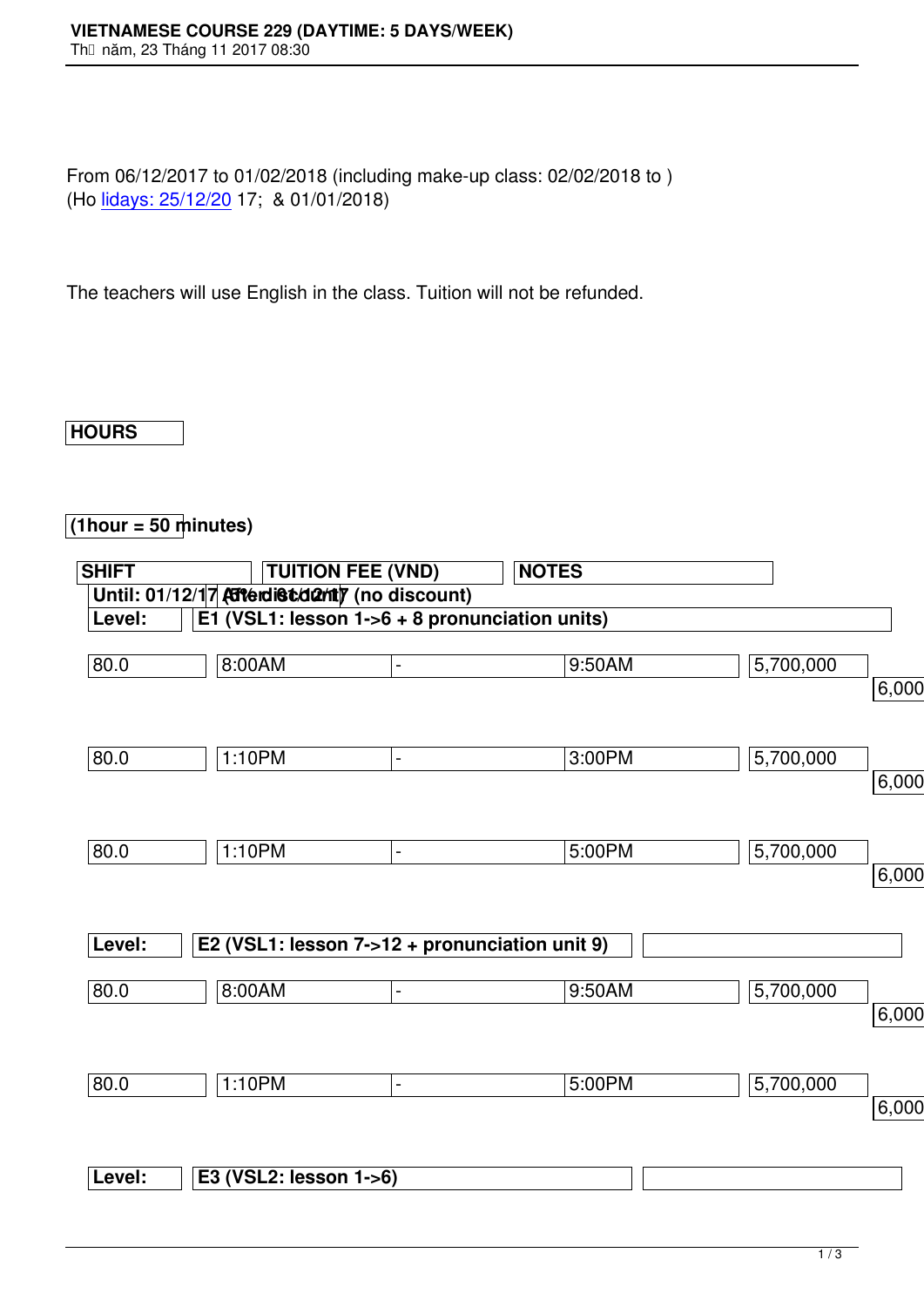## **VIETNAMESE COURSE 229 (DAYTIME: 5 DAYS/WEEK)**

Th⊡ năm, 23 Tháng 11 2017 08:30

| 80.0   | 1:10PM<br>$\blacksquare$  | 3:00PM   | 5,700,000 |       |
|--------|---------------------------|----------|-----------|-------|
|        |                           |          |           | 6,000 |
|        |                           |          |           |       |
| 80.0   | 1:10PM<br>$\blacksquare$  | 5:00PM   | 5,700,000 |       |
|        |                           |          |           | 6,000 |
|        |                           |          |           |       |
| Level: | E4 (VSL 2: lesson 7 ->12) |          |           |       |
| 80.0   | 1:10PM<br>$\blacksquare$  | 3:00PM   | 5,700,000 |       |
|        |                           |          |           | 6,000 |
|        |                           |          |           |       |
| 80.0   | 1:10PM<br>$\blacksquare$  | 5:00PM   | 5,700,000 | 6,000 |
|        |                           |          |           |       |
| 80.0   | 8:00AM<br>$\blacksquare$  | 11:50 AM | 5,700,000 |       |
|        |                           |          |           | 6,000 |
|        |                           |          |           |       |
| Level: | 11 (VSL3: lesson 1->5)    |          |           |       |
| 80.0   | 8:00AM<br>$\blacksquare$  | 9:50AM   | 6,460,000 |       |
|        |                           |          |           | 6,800 |
|        |                           |          |           |       |
| 80.0   | 8:00AM<br>$\blacksquare$  | 11:50 AM | 6,460,000 |       |
|        |                           |          |           | 6,800 |
|        |                           |          |           |       |
| Level: | 14 (VSL4: lesson 6->10)   |          |           |       |
| 80.0   | 8:00AM<br>$\blacksquare$  | 9:50AM   | 6,460,000 |       |
|        |                           |          |           | 6,800 |
|        |                           |          |           |       |
| 80.0   | 1:10PM<br>$\blacksquare$  | 5:00PM   | 6,460,000 |       |
|        |                           |          |           | 6,800 |
|        |                           |          |           |       |
| Level: | A1 (VSL5: lesson 1->5)    |          |           |       |
| 80.0   | 10:00AM<br>÷,             | 11:50 AM | 6,840,000 |       |
|        |                           |          |           |       |